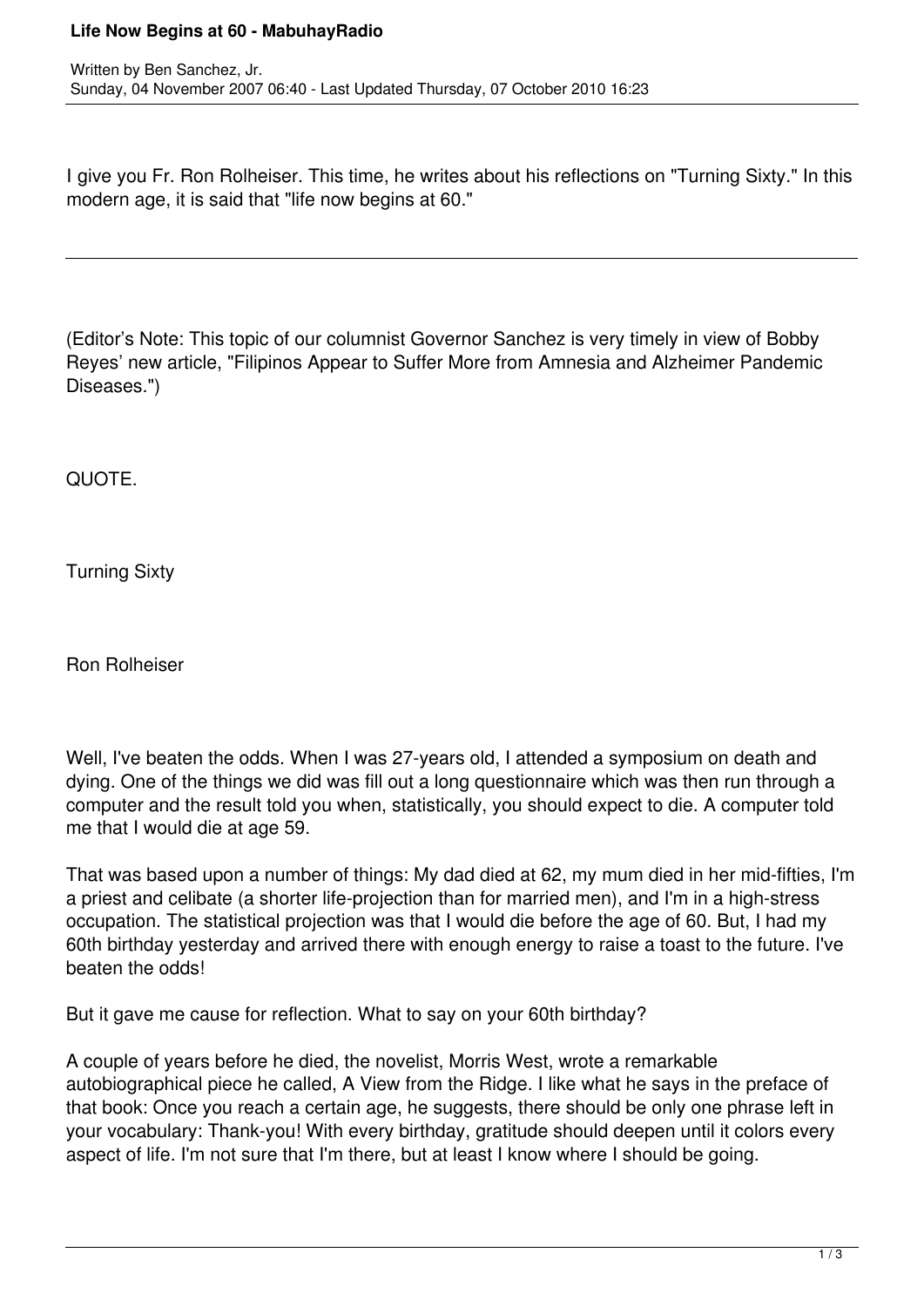## **Life Now Begins at 60 - MabuhayRadio**

Reading Morris West's autobiography, reminded me of a conversation I had with the Irish theologian, Pat Collins, on a train in New Jersey a couple of summers ago. Heading for the same conference, we found ourselves sharing a seat on a train and Pat, robust in health, made this observation: "I love living and I hope still to live for a long time, but if I died today it would be okay. I'd be okay – because I'm loved. I know people who love me, and that's enough." That's a wonderful realization. Yesterday was my 60th-birthday and, like Pat Collins, I'd still like to live for a long time, but if I died tomorrow, I'd be okay, because I too know people who love me. I didn't always feel that way, about dying, or about being loved, when I was younger.

## And what have I learned over sixty years?

Luck has been with me and, among other things, I have been given the opportunity to study under some first-rate scholars and mentors who occasionally were also saints. Literature, both secular and sacred, as well has been a rich well from which I have been able to drink and thirty-five years of priesthood and ministry have too, at least I hope, taught me some of life's real lessons.

## So what have I learned?

First, that there is a God, though not everything we do in his name honors that. Bertrand Russell, in a famous debate with Frederick Copleston, once stated: "If the universe makes sense, then there is a God!" The universe does make sense, though not always on the surface of things. But deep down things make sense, especially morally, and we know that whenever we don't lie to ourselves. There's a law of karma, operative at every level of things that lets us know that the air we breathe out is the air that we will re-inhale. There is an ultimate justice in everything.

Second, the mystery of God, the universe, and human life are far, far bigger than we have ever imagined and can ever imagine. The older we get, the more we know how little we understand, how far beyond us is the great mystery, and how we need, as John of the Cross says, "to begin to understand more by not understanding than by understanding." When we are little children and we ask our mothers where the sun goes at night, the best answer they can give is that it goes down behind the trees to take a rest. Later we learn about stars and planets and the big-bang theory and we graph it all out on PowerPoint. We need that sophistication. But there comes a time again, beyond Einstein, Stephen Hawkings, PowerPoint, and sixty years of age, when perhaps the best language of all is, again, the language of children, where the sun takes a sleep behind the trees. This is especially true about God and the great dogmas of our faith. God is ineffable and all of our language about God is more inadequate than adequate and the great dogmas of our faith are more items of the heart and gut than objects of the intellect.

And one last bit: We need more and more to trust love and surrender, to let go of ourselves, especially of our pride, our wounds, our hurts, our mistakes, our past, and our weaknesses, to give ourselves over to forgiveness. Morris West said that, at a certain age, it should come down to one word: "Thanks!" He's right, but to say that one word and mean it we need three other words: "Forgiveness, forgiveness, forgiveness!" UNQUOTE.